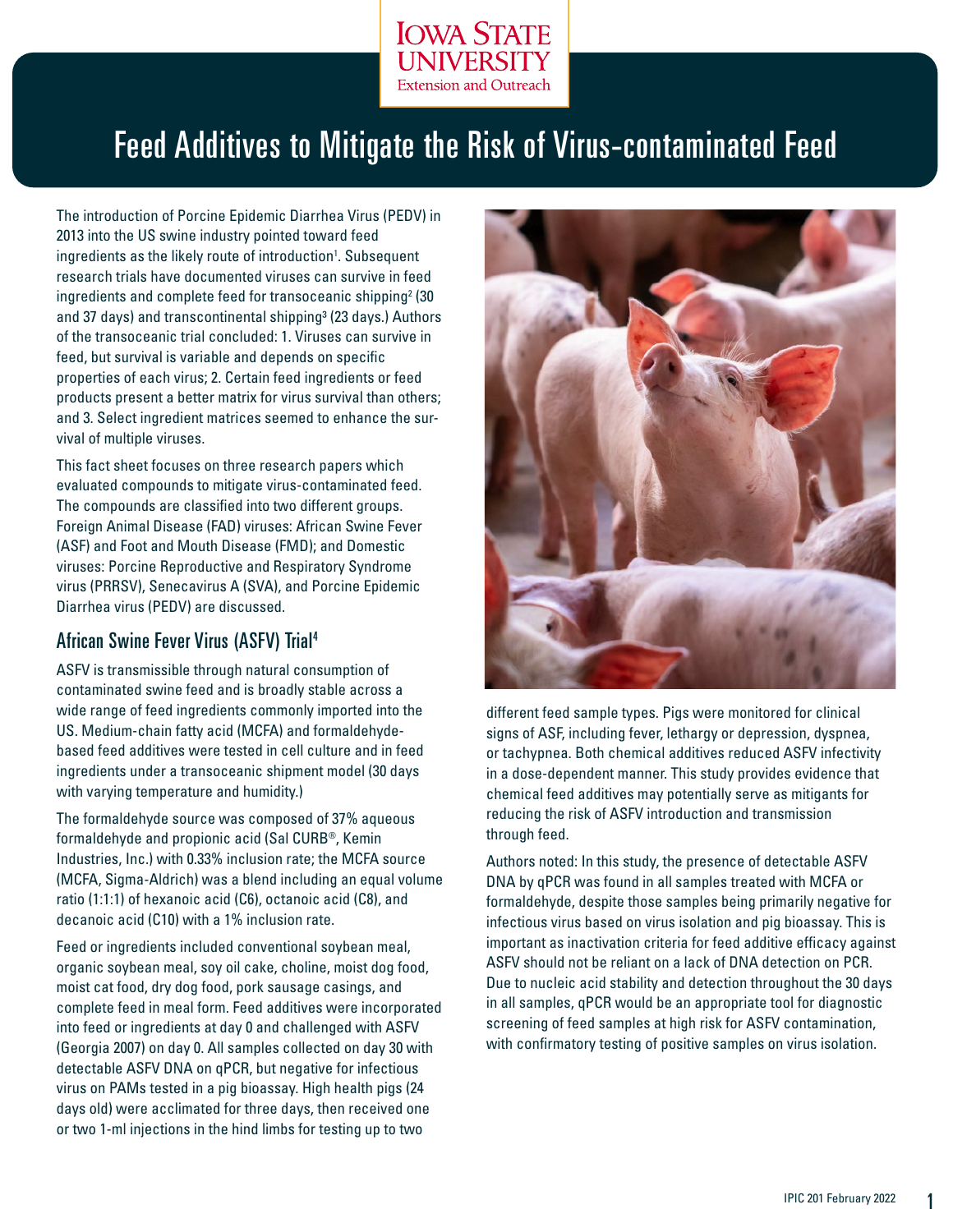# Foot and Mouth Disease Virus (FMDV) Trial5

The ability of FMDV (virus strain A24) to cause infection in exposed pigs was mitigated by pre-treatment of feed with two commercially available feed additives, based on either formaldehyde (Sal CURB®) or lactic acid (Guardian™).

In this trial, feed mitigants were added to feed 24 hours prior to FMDV contamination, and the contaminated feed was allowed another 24-hour incubation at room temperature prior to feeding to the pigs. Sal CURB®, a formaldehydebased feed additive, with inclusion rate of 0.33% (by weight), effectively reduced the infectivity of FMDV. None of the pigs consuming Sal CURB®-treated feed became infected, compared to three out of four pigs that were infected by two days post exposure (dpe) in the positive control group (no feed additive.) Guardian, a lactic acid-based feed additive, with inclusion rate of 0.44% (by weight) reduces FMDV infectivity in feed, despite questionable reduction in viral viability in the in vitro study. Authors noted Guardian is added to the feed in powder form, which may account for the differences observed in vitro versus in vivo as the overall acidifying effect may be enhanced by salivation and deglutination during eating. While none of the pigs in the Guardian group had clinical signs of FMD, one of four pigs had three consecutive oropharyngeal (OP) swab samples that were positive for FMDV RNA (2, 4, and 6 dpe) as well as detectable neutralizing anti-FMDV antibodies at 14 dpe, suggesting a subclinical infection that did not transmit within the group.

Medium-chain fatty acid (MCFA) additives have proven antiviral activity against enveloped viruses<sup>6,7</sup>, but there is little evidence for their efficacy against non-enveloped viruses like FMDV. Authors noted CaptiSURE™ had little to no anti-FMDV activity in vitro, and therefore was not evaluated in vivo.

## Domestic Virus Trial (PRRSV, PEDV, SVA)8

The objective of this study was to evaluate the ability of feed additives to mitigate the risk of virus-contaminated feed using a model based on real-world conditions. Equal concentrations of porcine reproductive and respiratory syndrome virus (PRRSV), Senecavirus A (SVA), and porcine epidemic diarrhea virus (PEDV) were used to challenge pigs. The study evaluated 15 additives across five independent experiments, in facilities that housed 96 pigs per rooms for each treatment. Each room had separate ventilation systems (air filtered in and out), manure pits, dedicated feed bins, and Danish entry system with room-specific coveralls, boots, and gloves.

Separate batches of feed were manufactured for each feed additive for the 25-day feeding period. Each experiment used a 10-day pre-challenge period to acclimate pigs to

their surroundings and respective diets, followed by a 15-day post-challenge period to measure response. Feed contamination (challenge) occurred on days 0 and 6 using a 500 ml block of ice (containing equal concentration of PRRSV-174, PEDV, and SVA), which was manually dropped into the bin through its opening at the top. Feed then was delivered as needed into each animal room via the auger system and consumed by natural feeding behavior.

After challenge, samples were collected on day 6 and day 15 at the pen level (feed troughs and oral fluids) and at the animal level (clinical signs, viral infection, growth rate, and mortality) across five independent experiments involving 15 additives. On day 15 post-challenge, the experiment was terminated, final samples collected, and all animals humanely euthanized via captive bolt. Thirty of the 96 animals from each room were selected for necropsy.

Data results revealed that all three viruses consistently entered the treatment and control rooms via the feed, and that viral RNA was subsequently detected in the oral cavities of pigs, indicating that the pigs were exposed to the viruses via the feed. With limited sampling periods, the time between challenge and detection seemed to vary across the five experiments.

Authors reported: "Under the conditions of this study, it appeared that the majority (14 of 15; Vigilex was the exception) of products significantly improved pig health and performance as compared to pigs raised on nonmitigated diets. Treatment of contaminated feed with 10 out of 15 products (Activate DA at 0.5%, Sal CURB®, CaptiSURE™ at 1.0% and 0.5%, R2™, Guardian, DaaFit® PLUS, pHorce, VVC at 0.5% and 0.3%, Dual Defender™, and Furst Protect) led to no signs of clinical disease and a mortality level of ≤1%."

Three products (Sal CURB®, CaptiSURE™ at 1.0% and 0.5, and VVC at 0.5% and 0.3%) had no clinical signs and have 0 or 1 PCR positive samples out of 30 (1 out of 30 could be false positive) for rectal swabs, and serum and0 tonsil testing.

Authors acknowledged: "These results raise questions regarding the mechanism of action. It is possible that the products are ameliorating the disease at the level of the virus through a reduction in viral load or viability, or at the level of the pig through enhancement of the immune system, adjustment to the gut environment, manipulation of the microbiome, or by some other mode. As this observation was consistent across a diverse portfolio of products, that is monovalent and multivalent organic acid products; short-, medium-, and long-chain fatty acid blends; monoglycerides of fatty acids; formaldehyde-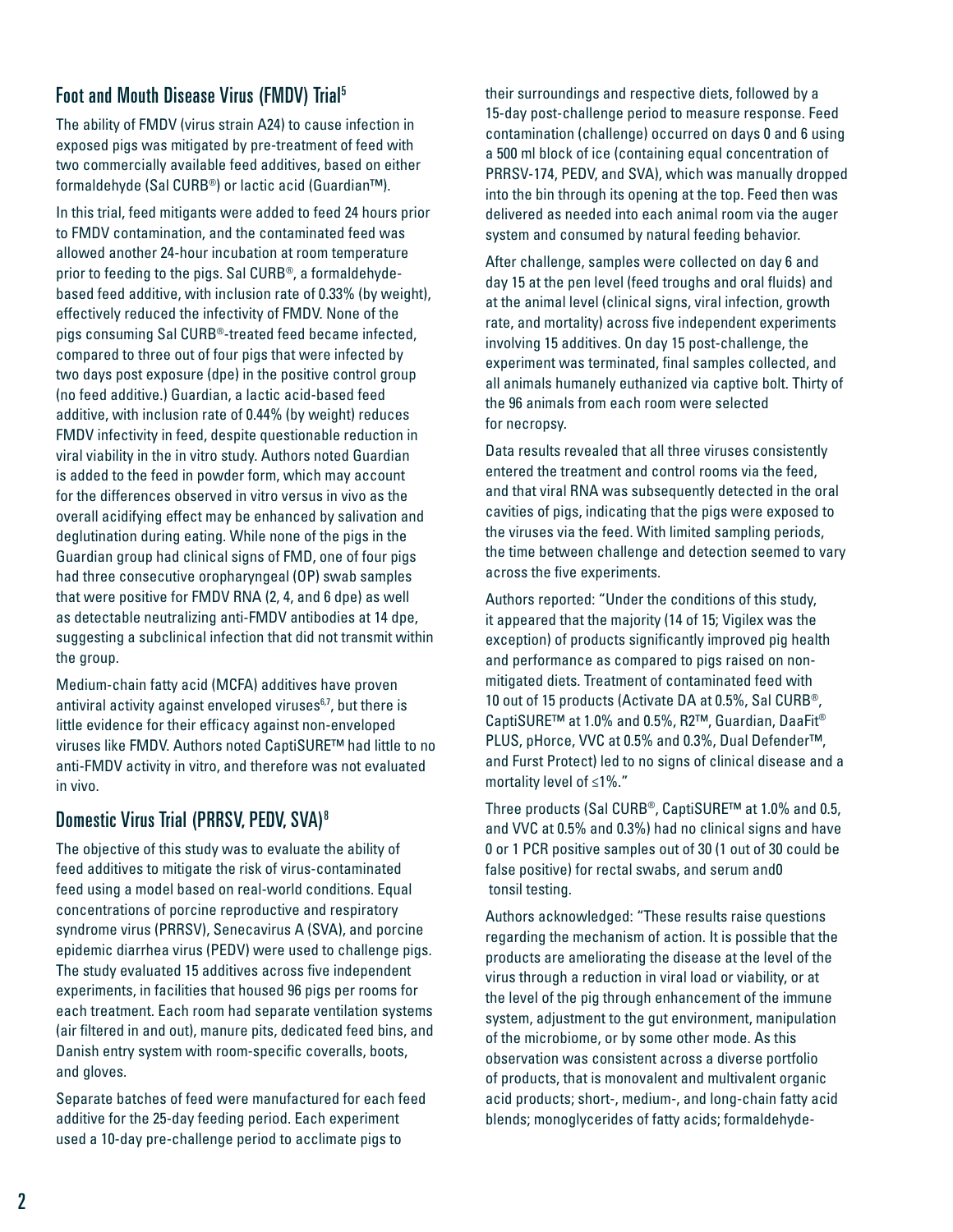#### Table 1. Summary of feed additives tested and observed results from Domestic Virus Trial (equal challenge of PRRS, SVA, PEDV).

| <b>Product</b>           | <b>Company</b>                           | <b>Description</b>                                                                                                                                                                                                       | <b>Study</b><br><b>Inclusion</b><br>rate(s) | No evidence of<br>infection via PCR<br>in rectal, tonsil and<br>serum samples | <b>No signs of clinical</b><br>disease and mortality<br>level of $<$ 1% |
|--------------------------|------------------------------------------|--------------------------------------------------------------------------------------------------------------------------------------------------------------------------------------------------------------------------|---------------------------------------------|-------------------------------------------------------------------------------|-------------------------------------------------------------------------|
| <b>Activate DA</b>       | <b>Novus</b>                             | A blend of organic acids and methionine hydroxy<br>analoque (HMTB <sup>a</sup> )                                                                                                                                         | 0.5% or 0.15%                               |                                                                               | X (at 0.5%)                                                             |
| Sal CURB <sup>®</sup>    | Kemin                                    | A blend of aqueous formaldehyde and organic acids                                                                                                                                                                        | 0.275%                                      | X (at 0.275%)                                                                 | X (at 0.275%)                                                           |
| Sal CURB® K2             | Kemin                                    | An organic acid blend, including formic acid, ammonium<br>formate, propionic acid, and lactic acid                                                                                                                       | 0.275%                                      |                                                                               |                                                                         |
| CaptiSURE™               | Kemin                                    | Medium-chain fatty acid blend                                                                                                                                                                                            | 0.5% or 1.0%                                | X (at 0.5% and 1.0%)                                                          | X (at 0.5% and 1.0%)                                                    |
| Daafit® S                | <b>ADM</b>                               | A source of fatty acids, including lauric and myristic<br>acids and glycerol mono laurate                                                                                                                                | 0.5% or 0.3%                                |                                                                               |                                                                         |
| Daafit <sup>®</sup> Plus | <b>ADM</b>                               | Acidifier blend composed of short-chain fatty acids,<br>formic, propionic acid, acetic acid, sorbic acids, and a<br>blend of medium-chain fatty acids including lauric acid,<br>caprylic acid, and glycerol-mono-laurate | 0.5%                                        |                                                                               | X (at 0.5%)                                                             |
| Dominnate                | <b>Purina Animal</b><br><b>Nutrition</b> | A blend of 3 medium-chain fatty acids                                                                                                                                                                                    | 0.5%                                        |                                                                               |                                                                         |
| Finio <sup>®</sup>       | Anitox                                   | A blend of propionic acid, trans-2-hexenal (leaf<br>aldehyde), and nonanoic acid (pelargronic acid)                                                                                                                      | 0.2%                                        |                                                                               |                                                                         |
| Guardian                 | Alltech                                  | A blend of organic acids and essential oils                                                                                                                                                                              | 0.44%                                       |                                                                               | X (at 0.44%)                                                            |
| $R2^{TM}$                | <b>Feed Energy</b>                       | A natural lipid-based line of products made by a<br>combination of short-, medium-, and long-chain<br>fatty acids                                                                                                        | 3.0%                                        |                                                                               | X (at 3.0%)                                                             |
| <b>VVC</b>               | <b>DSM</b>                               | Pure benzoic acids with nature-identical flavorings                                                                                                                                                                      | 0.5% or 0.3%                                | X (at 0.3% and 0.5%)                                                          | X (at 0.3% and 0.5%)                                                    |
| Vigilex                  | Provimi                                  | A blend of oils, bacterial fermentation products, whey<br>products, plant protein, and natural flavorings                                                                                                                | 0.4%                                        |                                                                               |                                                                         |
| pHorce                   | Anpario                                  | A blend of liquid formic and propionic acids on a mineral<br>carrier                                                                                                                                                     | 0.3%                                        |                                                                               | X (at 0.3%)                                                             |
| Dual<br>Defender™        | Ralco                                    | A blend of essential oils and prebiotic fiber                                                                                                                                                                            | 0.1%                                        |                                                                               | $X$ (at 0.1%)                                                           |
| <b>Furst Protect</b>     | <b>McNess</b>                            | A blend of emulsifying monoglycerides of medium-chain<br>fatty acids and essential oils, plus botanical extracts                                                                                                         | 0.4%                                        |                                                                               | X (at 0.4%)                                                             |

based products; and essential oils (Table 1), there appears to be great opportunity for future research in this area."

## Feed additives being marketed (as of November 2021)

Since the completion of the Domestic Virus Trial8 some feed additives have been discontinued and new products are being tested and marketed. An updated list of available products has been compiled by Kansas State University Research and Extension. The "[Summary of feed additives with scientific](http://asi.k-state.edu/research-and-extension/feedsafetyresources/KSUFeedAdditiveSummary%20-%20November%202021.pdf)  [evidence evaluating efficacy against viral pathogens in](http://asi.k-state.edu/research-and-extension/feedsafetyresources/KSUFeedAdditiveSummary%20-%20November%202021.pdf)  [swine feed"](http://asi.k-state.edu/research-and-extension/feedsafetyresources/KSUFeedAdditiveSummary%20-%20November%202021.pdf) (asi.k-state.edu/research-and-extension/ feedsafetyresources/KSUFeedAdditiveSummary%20-%20 November%202021.pdf) document includes current product offerings, suggested inclusion rate per ton, relative cost per ton, and company contact information. Check for document updates at www.ksufeed.org.

The intent is to provide awareness of product formulation and pricing and encourage reaching out to the company for more specific applications and pricing for your operation.

We must acknowledge claims of efficacy for reduction of viral contamination have not been reviewed or approved by the United States Food and Drug Administration for many of the products described in this document. Therefore, within this document there are no claims directed (whether stated or implied) beyond what is provided on the manufacturer label.

Disclaimer: Information is provided for awareness of products and formulations and is not a statement of endorsement for companies or products presented, nor is criticism implied for companies or products not listed.

#### **Considerations**

This is exciting research to identify tools that may help reduce or address specific viruses in swine production. Each operation will need to evaluate the cost/benefit to incorporate these products into their feeding program. While the focus of this paper was to mitigate the risk of virus-contaminated feed, some additives may reduce bacterial population, lower gut pH, or bring additional benefits.